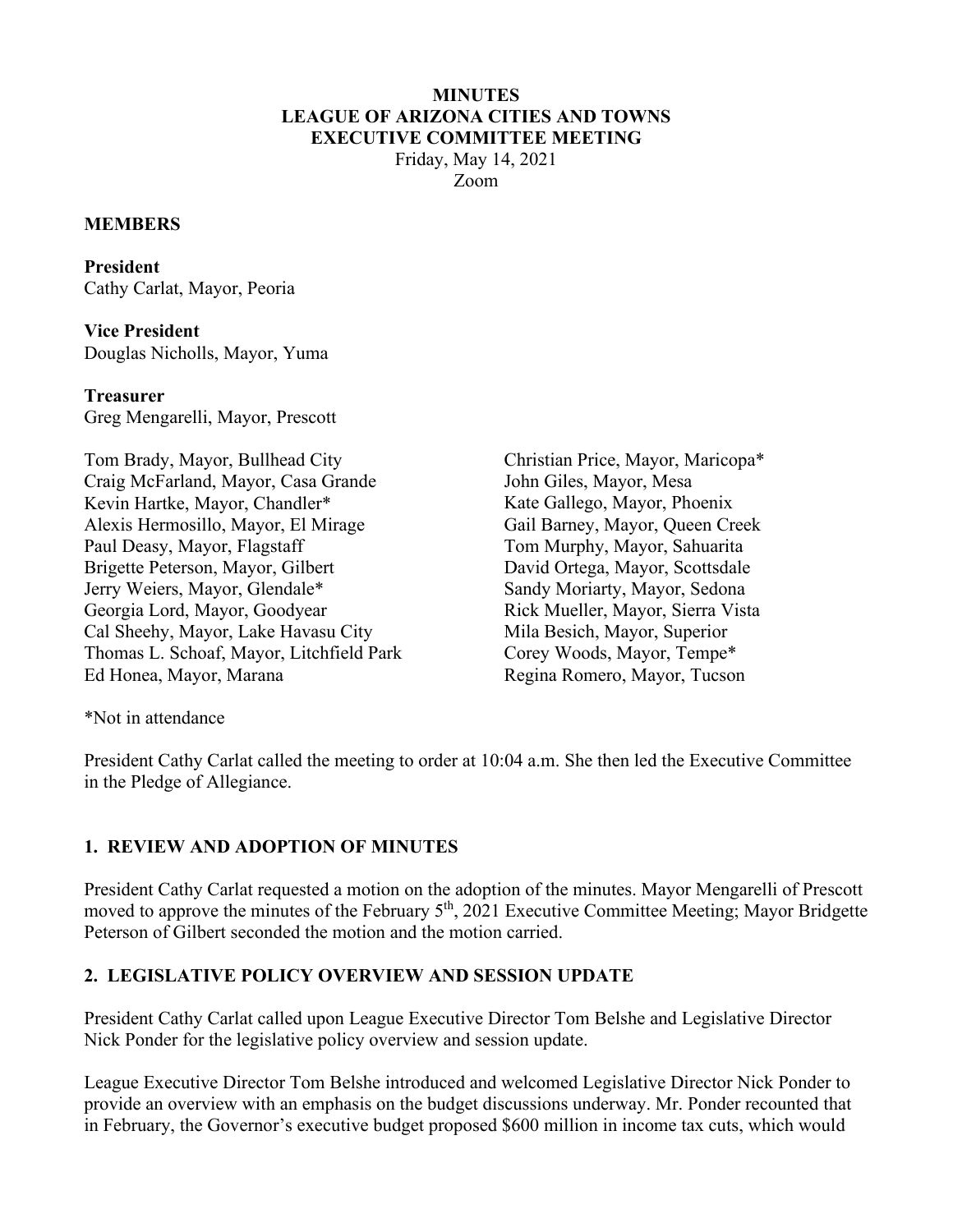have a \$90 million impact on local governments. We anticipated that this figure alone would raise significant concerns for us.

The budget that is being discussed at the legislature now is a proposal that includes a \$1.5 billion tax cut as a result of a 2.5% flat income tax rate. Without a hold-harmless provision, this new figure would result in a \$285 million cut to local governments. Previously, the House had acknowledged that local governments needed to be held harmless and that they would propose a .4% increase in sales tax to make up for this loss. However, since then the House has realized this idea does not have the support needed to pass. On March 5, the League held an intergov meeting to discuss the flat tax proposal, and its impact on local governments. Based on discussions with lawmakers, Mr. Ponder believed that the flat tax approach would work its way out of the budget as several individual lawmakers expressed concerns about it. The flat tax proposal has been discussed before in previous sessions and has not received broad support. Nevertheless, the League would continue to advocate against the flat tax proposal due to its impact on local government.

An April 2nd article released the details of a proposed budget to the public, which did not include a hold-harmless for cities and towns. On April 7th, the League called for an impromptu intergov meeting where we discussed outreach and efforts to hold local government harmless. The League wanted its approach to be about supporting local decision-making. Arguments for the tax cuts were centered on the idea that cities and towns are getting funds from the American Rescue Plan (ARPA) and these funds could be used to offset the economic impacts, however, within ARPA, the measure stipulates that the state can't use its share for tax cuts. Another argument is that local governments are receiving new funding from Wayfair. This is a rumor that the League has been working to dispel. The League has data showing that the top 21 online retailers were already paying TPT prior to Wayfair. While Wayfair generated new revenue, not everything in this category is new. Mr. Ponder added that an additional argument that has been used to justify cuts to local governments was the passage of Prop 207 and the new monies it would bring to municipalities. A portion of monies from 207 is allocated to local governments if added public safety costs result, as well as paying down pension costs. Additionally, within Prop 207 there is language that stipulates the state cannot use Prop 207 monies to supplant existing funding sources.

Mayor Gallego shared that she is concerned with the possible redirection of Prop 207 funds because the City of Phoenix needs the funding for pension purposes and does not plan on using those new dollars for public safety operations. There is also a concern that individuals will opt for medical marijuana and the city will not receive the tax benefits from adult-use marijuana that some have speculated. Mayor Gallego shared she had concerns about some of the arguments Mr. Ponder outlined and expressed appreciation to the League for their representation.

Mr. Ponder went on to share the actions the League has taken to identify the League's position to lawmakers, including communication on social media to drive the message. Five of the state's top economist spoke during the most recent Finance Advisory Committee and advised the state to exercise caution in implementing tax cuts. The League has highlighted this on social media as part of our strategy. Additionally, we commissioned a report from Jim Rounds after the state decided not to contract with him for an analysis of the flat tax. This report specifically considers the impact of a flat tax on local governments as well as the possibility of increasing city/town revenue share so that cities and towns are held harmless. We believe strongly that a percentage increase is in line with what voters passed in 1972.

Mayor Paul Deasy commented that a large portion of Prop 207 funds will go to fund to an alternative response system and that if the League had to accept an appropriation (rather than an increase in percentage share) that the language should allow for funding to be more comprehensive of public safety.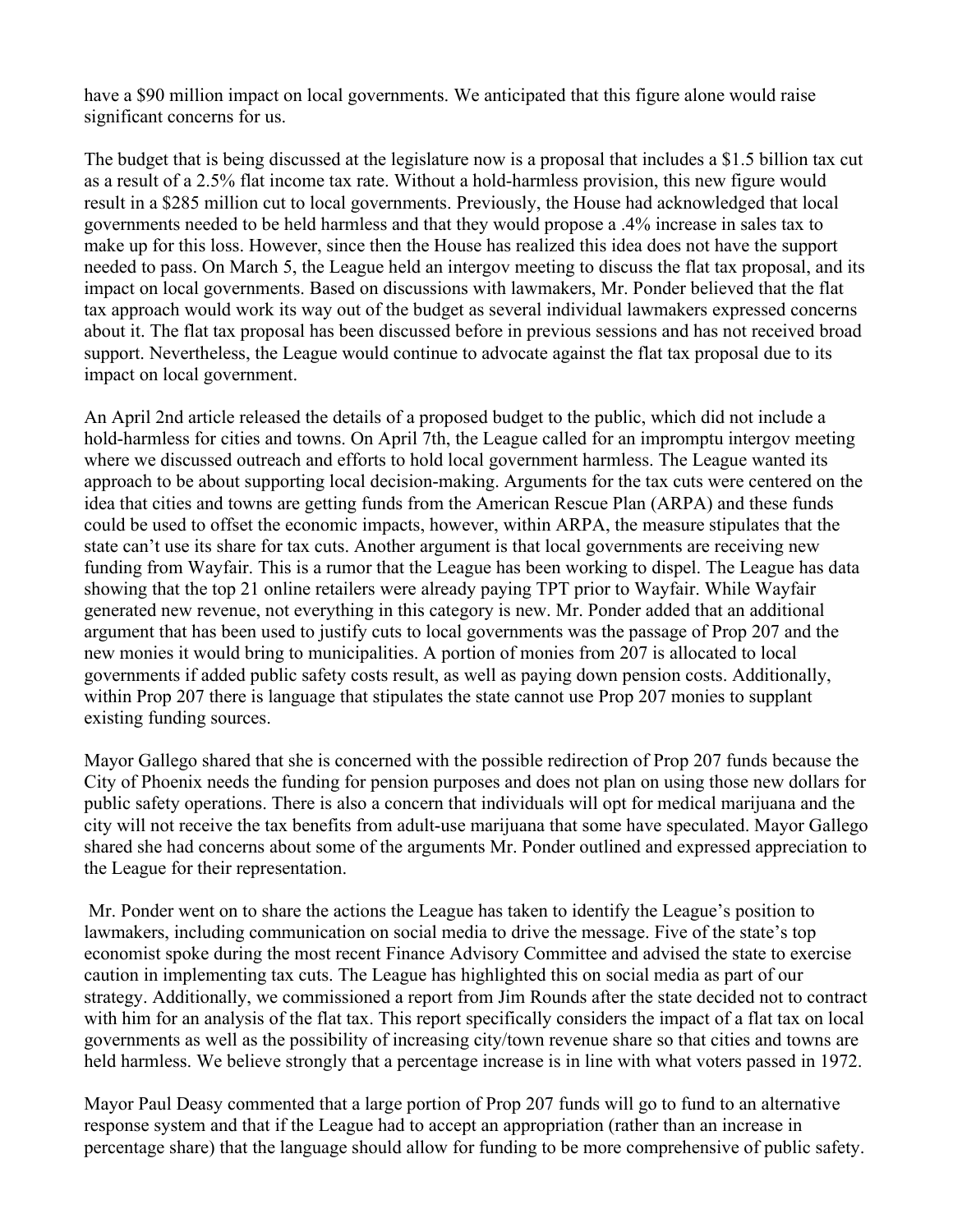Mayor Doug Nichols asked if a percentage increase to revenue sharing be tied to a benchmark that recognizes that if there is an increase in revenue, our losses would be mitigated. Mr. Ponder stated that the League has been cautions in this approach because of how taxes have been collected historically.

Mayor Regina Romero asked if the League had taken a formal position on the flat tax during a previous meeting. Mr. Ponder responded that the position was not taken during the February meeting however that the League's position was based on discussions held during weekly meetings with League officers and intergovs. The direction the League took was to focus on the local government impact, adding that while there may be different views on tax policy, cities and towns have a unanimous view regarding the impacts to local governments. Decisions are guided by discussions made in weekly meetings with intergov staff and officers, Mr. Ponder stated. We are opposed to the proposal as it stands, however if local governments are held harmless our nexus to the issue would be satisfied.

Mr. Ponder concluded by stating that the League has tried to express in the last few weeks that having an elected-to-elected conversation between local leaders and legislators is key right now. This could be the largest cut to municipalities in Arizona history.

# **3. LEGAL UPDATE**

Mayor Carlat called on General Counsel Nancy Davidson to share a Legal Update.

Ms. Davidson informed the Executive Committee that the meeting packet included the summaries of cases at the federal and state levels, but her presentation would focus on some of the key decisions only.

She discussed the Arizona Supreme Court's recent decision in *Schires v. Carlat* regarding the Gift Clause and the potential impacts of the decision on cities and towns. Under the court's previous decisions, alleged violations of the Gift Clause were assessed under the 2-part test established in *Wisturber*. Under the *Wisturber* test, (1) a public expenditure must serve a valid public purpose and (2) the public expenditures cannot far exceed the value received by the local government. The Court in *Schires* used the same 2-part test from *Wisturber*, but it added new "conditions" regarding the second part of the test. While courts can defer to the decisions of local elected officials to determine whether a valid purpose is served for part 1 of the test, they cannot defer to local officials to assess the consideration in part 2 of the test. Similarly, indirect benefits may be relevant for part 1 of the test, but they are not relevant for part 2 of the test. There are several takeaways from the *Schires* case. The case emphasizes the need to include the specific and enforceable obligations in agreements with private parties. The agreements should describe the direct benefits in detail and include the fair market value of each benefit. The contract should condition the expenditure of public funds upon meeting measurable performance thresholds by a specified date. The impact of *Schires* is not limited to development agreements – it applies to the expenditure of public funds to private parties in general. Cities and towns should consult with their attorneys regarding the expenditure of federal relief funds (CARES, ARPA) because *Schires* may apply.

Next, Ms. Davidson discussed *State ex rel. Brnovich v. City of Tucson*, which held that a charter city is not required to consolidate its local elections with state and national elections if its charter provides otherwise.

Ms. Davidson discussed *France v. Indus Comm'n of Arizona,* which held that a police officer's PTSD resulting from a violent encounter during work may be compensable as a workers' compensation claim.